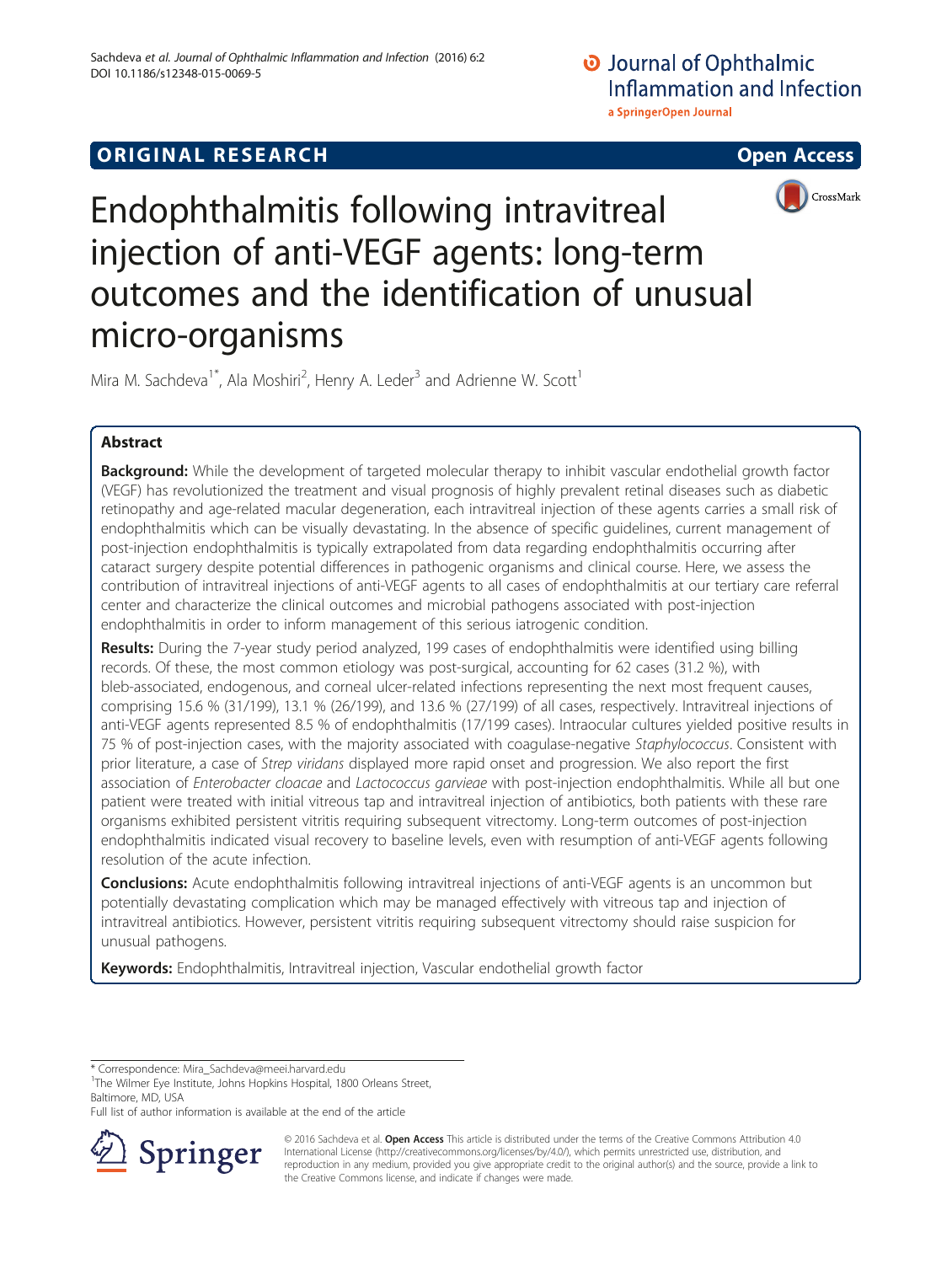## Background

While the advent of molecular therapeutics targeting vascular endothelial growth factor (VEGF) has revolutionized the management and visual prognosis for patients with age-related macular degeneration, retinal vein occlusion, diabetic macular edema, and other diseases resulting in retinal vascular leakage or choroidal neovascularization, each injection of these agents carries a small associated risk of endophthalmitis. Retrospective studies have suggested that the incidence of postinjection endophthalmitis ranges from 0.02 to 1.6 %, with several recent large-scale meta-analyses placing the incidence rates closer to  $0.049$  to  $0.056$  %  $[1-5]$  $[1-5]$  $[1-5]$ . Although the risk is low, the visual consequences can be devastating. While coagulase-negative Staphylococcus species have been isolated in the majority of culturepositive cases, endophthalmitis due to Streptococcus species has been associated with poorer visual outcomes [[6](#page-5-0)–[8\]](#page-5-0). Moreover, prophylactic topical antibiotic use may promote the emergence of unusual pathogens resistant to standard antimicrobial therapies; indeed, cases of atypical microbes isolated from intraocular fluid in patients with post-injection endophthalmitis have been increasingly reported [\[9](#page-5-0)–[11\]](#page-6-0). Regarding the management of post-injection endophthalmitis, in the absence of evidence-based guidelines, many ophthalmologists use the severity of visual acuity on presentation to inform their decision to treat initially with either "tap and inject" (withdrawal of a vitreous sample for microbiologic analysis and intravitreal injection of antibiotics) versus primary vitrectomy based on the results and recommendations of the Endophthalmitis Vitrectomy Study (EVS) [[12\]](#page-6-0). However, the characteristics of endophthalmitis following cataract surgery as studied in the EVS may differ from endophthalmitis following intravitreal injection in microbial etiology and clinical course. For example, Streptococcus species have been more likely implicated post-injection than post-operatively, suggesting a higher risk of iatrogenic infection due to oral flora during office-based procedures compared with those performed under sterile operating room conditions [[4, 8,](#page-5-0) [13](#page-6-0), [14](#page-6-0)]. In fact, a recent large retrospective analysis from France, where standard practice involves use of a face mask when performing intravitreal injections, described a much lower incidence of post-injection endophthalmitis due to Streptococcus species (only 1 case out of 23 culture-positive cases) compared with most studies from the USA [[5\]](#page-5-0). Differences have even been described in clinical features of acute endophthalmitis following various types of intraocular surgery, including pars plana vitrectomy [[13, 15](#page-6-0)]. A recent literature review highlighted the lack of current data regarding the most appropriate initial management of post-injection endophthalmitis [[16\]](#page-6-0).

In order to analyze the experience at our tertiary care academic institution, we reviewed all cases of endophthalmitis during a 7-year period and then specifically investigated the microbial pathogens and clinical course of those cases which occurred following intravitreal injection of an anti-VEGF agent to identify patterns which may inform treatment, especially in those cases caused by organisms other than coagulase-negative Staphylococcus. We also compared the microbial etiology to cases occurring after cataract surgery.

## **Methods**

The study protocol for this retrospective review was approved by the Institutional Review Board (IRB) of Johns Hopkins Hospital. The billing records of all patients treated in the general or subspecialty clinics from January 1, 2007 through December 31, 2013 at the Wilmer Eye Institute of Johns Hopkins Hospital were queried for the following associated International Classification of Diseases, Ninth Revision (ICD-9) billing codes, 360.00 (purulent endophthalmitis, unspecified), 360.01 (acute endophthalmitis), 360.03 (chronic endophthalmitis), and 360.19 (other endophthalmitis). Redundant entries were eliminated and the electronic medical record of each unique case was reviewed to determine the etiology of the endophthalmitis, presenting symptoms, culture results, and treatment.

With the exception of two patients who initially presented to our tertiary care institution with endophthalmitis several weeks after receiving intravitreal injection of an anti-VEGF agent and subsequent intravitreal antibiotics elsewhere (patients #8 and #11), all injections of intravitreal anti-VEGF agents were performed at the Wilmer Eye Institute with documentation of the procedure available for review. These were performed by eight different ophthalmologists with the use and duration of post-injection topical antibiotics at the discretion of the individual treating physician. In all cases, a lid speculum and non-sterile exam gloves were used. All patients received topical 5 % Betadine prior to injection with a 30-gauge needle administered in the inferotemporal quadrant 3.5 or 4 mm posterior to the limbus for pseudophakic or phakic patients, respectively.

The diagnosis of endophthalmitis was made clinically, and initial management was determined by each individual evaluating ophthalmologist. In all cases of endophthalmitis following anti-VEGF injection, aqueous or vitreous fluid was sent for microbial culture and culture results were reviewed. Regarding presentation of data, quantitative variables are expressed as the mean  $\pm$  standard deviation and qualitative variables are expressed as percentages.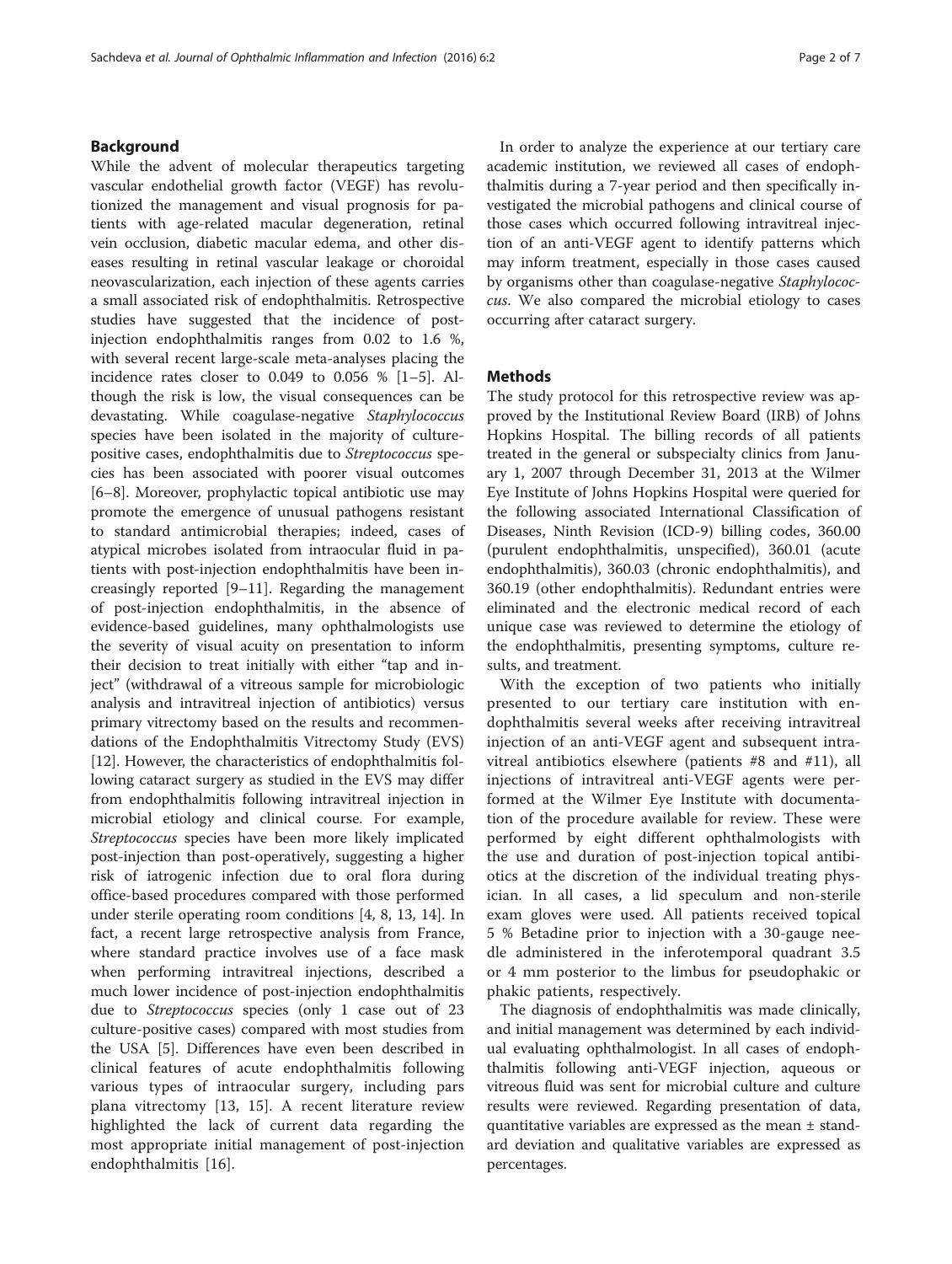## Results

During the 7-year period queried, 267 patients were identified with the diagnosis of endophthalmitis based on billing records. Of these, 38 actually represented cases of asteroid hyalosis coded by the physician as 360.19 (other endophthalmitis) and thus were excluded from further analysis. Additionally, systematic chart review revealed no definitive etiology for 30 of the cases. Of the remaining 199 individual cases of endophthalmitis, 62 (31.2 %) occurred following intraocular surgery, including phacoemulsification (44 cases), Descemet's stripping automated endothelial keratoplasty (DSAEK) (3 cases), penetrating keratoplasty (2 cases), and pars plana vitrectomy (PPV) (6 cases). Bleb-associated, endogenous, and corneal ulcer-related infections represented the next most frequent causes of endophthalmitis, comprising 15.6 % (31/199), 13.1 % (26/199), and 13.6 % (27/199) of all cases, respectively. The etiology of all cases is diagrammed in Fig. 1.

Intravitreal injections of anti-VEGF agents accounted for 8.5 % of all endophthalmitis cases (17/199 cases). Details were available for 16 of these 17 cases and are presented in Table [1.](#page-3-0) The indications for treatment included neovascular age-related macular degeneration, diabetic macular edema, macular edema related to vein occlusion, radiation retinopathy, and choroidal neovascularization secondary to multifocal choroiditis. In 10 patients, the drug administered was bevacizumab (Avastin; Genentech, Inc., South San Francisco, California, USA), and ranibizumab (Lucentis; Genentech, Inc., South San Francisco, California, USA) was used in 6 cases. The most common presenting symptoms were decreased vision (15/16 patients) and pain (15/16 patients); all cases exhibited conjunctival injection, anterior chamber cell with hypopyon, and vitreous cell. Visual acuity at presentation ranged from 20/80 to hand motions, with 13 of 16 patients measuring worse than 20/100. The average time to presentation was  $4.3 \pm 3$  days following injection (range 1–15 days) with no significant differences based on anti-VEGF agent or culture results, similar to other studies [[5,](#page-5-0) [13\]](#page-6-0). All but one patient underwent primary vitreous tap with intravitreal injection of antibiotics (vancomycin and ceftazidime). The patient who underwent primary vitrectomy had the longest duration between injection and presentation (15 days) and visual acuity immediately prior to vitrectomy was counting fingers (CF). Of those who underwent primary tap/inject, 6 of the 15 total underwent subsequent pars plana vitrectomy, with the decision to proceed to surgery based on persistent vitritis.

Vitreous or anterior chamber cultures were positive in 12 of the 16 cases (75 % total; 11 cases with positive vitreous culture, 1 case with positive aqueous tap). The most commonly isolated organism in our series was coagulase-negative Staphylococcus (8/16, or 50 % of all cases), consistent with previous literature [\[3](#page-5-0), [4](#page-5-0), [6](#page-5-0)]. Culture positivity did not correlate with poorer visual acuity at presentation or recovery, also consistent with prior

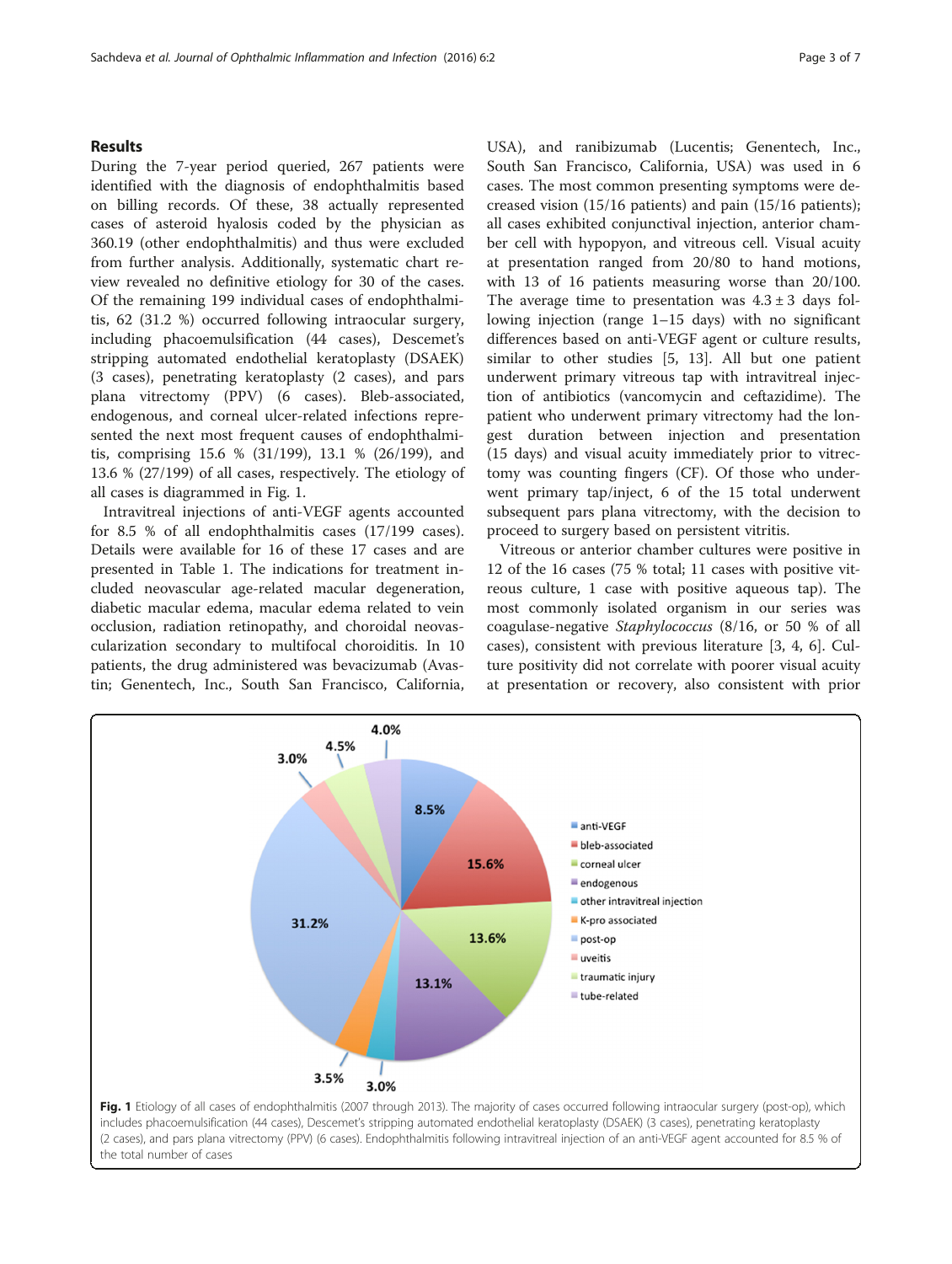|                | Patient Diagnosis                                        | Medication              | Pre-injection VA at<br><b>VA</b> | presentation | Days to<br>presentation |                              | Treatment Culture results                | Continued Final VA<br>anti-VEGF? |                      | Length of<br>follow-up<br>(months) |
|----------------|----------------------------------------------------------|-------------------------|----------------------------------|--------------|-------------------------|------------------------------|------------------------------------------|----------------------------------|----------------------|------------------------------------|
| $\overline{1}$ | <b>BRVO/CME</b>                                          | Bevacizumab 20/50       |                                  | CF           | $\overline{2}$          | Tap/inject CONS              |                                          | $\mathbb N$                      | $20/40 - 1$          | 12                                 |
| 2              | <b>BRVO/CME</b>                                          | Bevacizumab 20/100      |                                  | <b>HM</b>    | 3                       | Tap/inject, CONS<br>then PPV |                                          | Y                                | 20/125               | 23                                 |
| 3              | CRVO/CME                                                 | Bevacizumab 20/40       |                                  | CF           | 15                      | PPV                          | CONS                                     | N                                | <b>HM</b>            | 26                                 |
| $\overline{4}$ | <b>DME</b>                                               | Bevacizumab 20/60       |                                  | CF           | $\overline{4}$          | Tap/inject                   | CONS                                     | Y                                | 20/80                | 22                                 |
| 5              | <b>NVAMD</b>                                             | Bevacizumab $20/40 - 2$ |                                  | 20/80        | 3                       | Tap/inject CONS              |                                          | Y                                | 20/80                | 25                                 |
| 6              | Radiation<br>retinopathy<br>s/p plaque<br>therapy for MM | Ranibizumab 20/200      |                                  | <b>HM</b>    | 3                       | Tap/inject CONS              |                                          | Y                                | 20/250               | 11                                 |
| 7              | <b>NVAMD</b>                                             | Ranibizumab 20/100      |                                  | CF           | 7                       | Tap/inject, CONS<br>then PPV |                                          | $\mathbb N$                      | 20/160, ph<br>20/125 | 13                                 |
| 8              | <b>DME</b>                                               | Bevacizumab             | -?<br>(elsewhere)                | <b>HM</b>    | $\overline{4}$          | Tap/inject, CONS<br>then PPV |                                          | Y                                | 20/40                | 10                                 |
| 9              | CRVO/CME                                                 | Ranibizumab             | 20/63                            | CF           | 3                       |                              | Tap/inject Corynebacterium               | Y                                | 20/80                | 23                                 |
| 10             | MC/CNV                                                   | Ranibizumab 20/25       |                                  | <b>HM</b>    | 1                       | then PPV                     | Tap/inject, Strep viridans,<br>Neisseria | Y                                | 20/160               | 16                                 |
| 11             | <b>NVAMD</b>                                             | Bevacizumab             | ?<br>(elsewhere)                 | 20/400       | 4                       | Tap/inject,<br>then PPV      | E. coli,<br>Enterobacter<br>cloacae      | $\mathbb N$                      | $20/50 + 2$          | $\overline{4}$                     |
| 12             | <b>NVAMD</b>                                             | Bevacizumab 20/126      |                                  | 20/100       | $\overline{4}$          | Tap/inject,<br>then PPV      | Lactococcus<br>garvieae, CONS            | Y                                | 20/40                | 18                                 |
| 13             | <b>NVAMD</b>                                             | Bevacizumab 20/80       |                                  | CF           | 5                       |                              | Tap/inject No growth                     | Y                                | 20/150               | 22                                 |
| 14             | CRVO/CME                                                 | Bevacizumab 20/250 - 3  |                                  | <b>HM</b>    | 4                       |                              | Tap/inject No growth                     | N                                | <b>HM</b>            | $\overline{4}$                     |
| 15             | <b>NVAMD</b>                                             | Ranibizumab 20/200 - 2  |                                  | 1/200        | 4                       |                              | Tap/inject No growth                     | $\mathbb N$                      | CF                   | 21                                 |
| 16             | CRVO/CME                                                 | Ranibizumab ?           |                                  | 20/100       | 3                       |                              | Tap/inject No growth                     | Y                                | $\overline{\cdot}$   | $\mathbf{1}$                       |

<span id="page-3-0"></span>Table 1 Summary of patients with endophthalmitis following intravitreal injection of anti-VEGF agent

Summary of patients with endophthalmitis following intravitreal injection of anti-VEGF agent

Abbreviations: VA visual acuity, BRVO branch retinal vein occlusion, CRVO central retinal vein occlusion, CME cystoid macular edema, DME diabetic macular edema, NVAMD neovascular age-related macular degeneration, MC multifocal choroiditis, CNV choroidal neovascularization, MM malignant choroidal melanoma, CF counting fingers, HM hand motions, PPV pars plana vitrectomy, CONS coagulase-negative Staphylococcus

literature. Of the remaining four culture-positive cases, several atypical organisms were identified. Patient #9 grew Corynebacterium in the enrichment broth only from anterior chamber aspirate and was managed with tap/inject alone. However, the remaining three cases associated with non-Staphylococcus bacteria required pars plana vitrectomy after initial tap/inject. Strep viridans has been noted to cause particularly fulminant intraocular infection, and unsurprisingly, the patient whose vitreous aspirate culture yielded Strep viridans and Neisseria (patient #10) exhibited an initial dramatic decrease in vision at presentation then persistent dense vitritis following tap/inject and a further decline in visual acuity to light perception, requiring vitrectomy 3 days later. Interestingly, the organisms isolated in the vitreous culture from this patient did demonstrate susceptibility to vancomycin despite lack of clinical improvement following initial injection of intravitreal vancomycin and ceftazidime. Patient #11 developed symptoms 1 day following the 21st intravitreal injection of bevacizumab for

neovascular AMD and underwent tap/inject, both performed elsewhere, before presenting to our institution 4 weeks later and undergoing vitrectomy for nonclearing vitritis with vitreous cultures positive for E. coli and Enterobacter cloacae. Patient #12 presented 4 days after a second intravitreal injection of bevacizumab for neovascular AMD with concerns of only mild discomfort and redness and no change in vision compared with pre-injection acuity. Given the patient's mild symptoms, treatment was initiated with topical steroids for 24 h, then tap/inject was performed when the patient developed a hypopyon the next day. Cultures from the vitreous aspirate grew Lactococcus garvieae and coagulasenegative *Staphylococcus*. Vitrectomy was performed 5 days after presentation in the setting of persistent dense vitritis. To our knowledge, Enterobacter cloacae and Lactococcus garvieae have not been described previously as causative agents in infectious endophthalmitis following intravitreal injection of an anti-VEGF agent. Both patients whose intraocular cultures grew these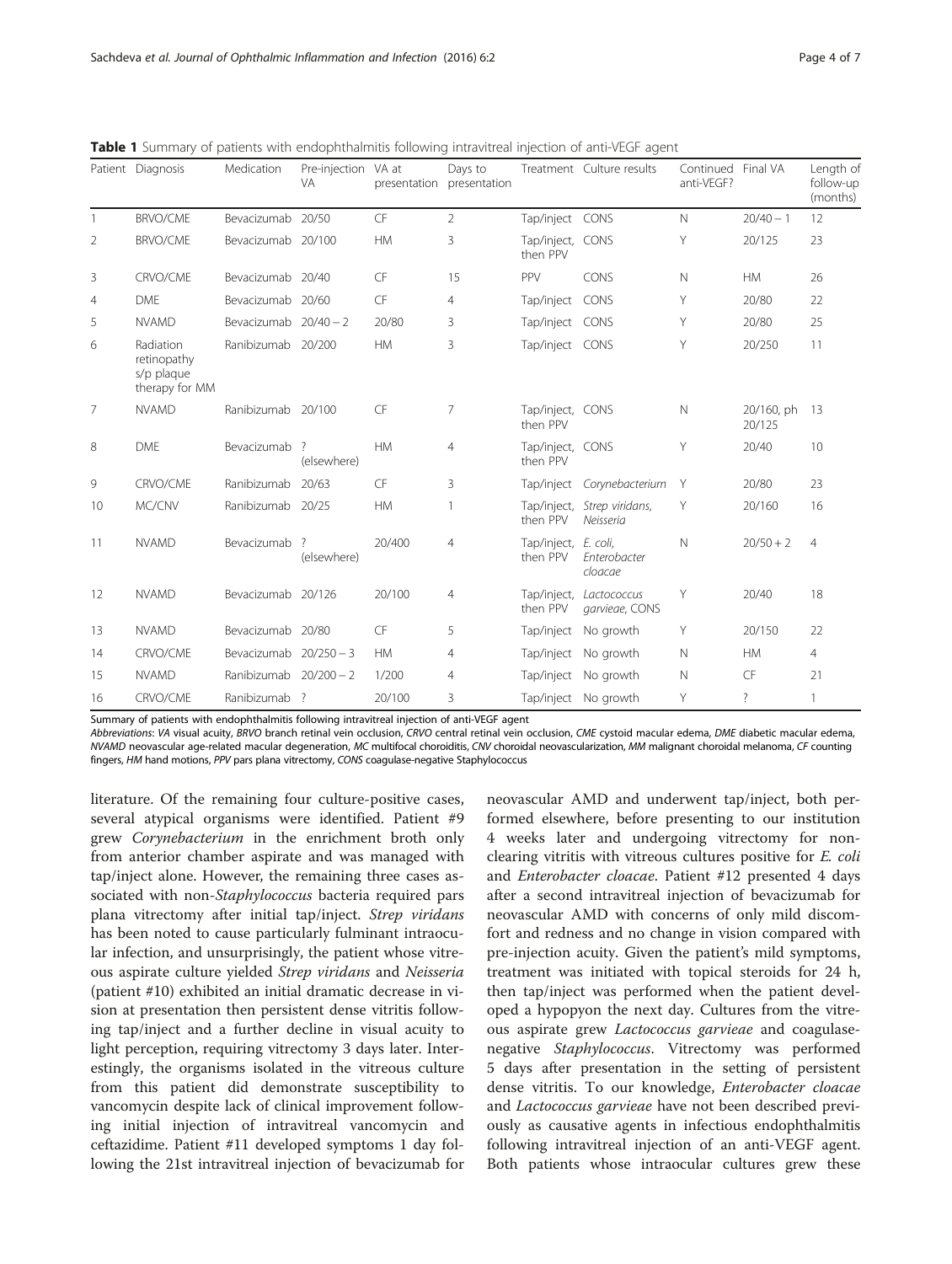unusual organisms had persistent dense vitritis following tap/inject, leading to vitrectomy several days to weeks later. In spite of this, patient #11 and patient #12 ultimately achieved a best-corrected visual acuity of 20/50 + 2 and 20/40, respectively, at most recent follow-up.

Of all cases of endophthalmitis occurring after cataract surgery, 64.7 % (22/34) were culture-positive, with coagulase-negative Staphylococcus and Propionibacterium acnes accounting for the majority of positive culture results. Comparison with microbial culture results from endophthalmitis cases following anti-VEGF injections is shown in Fig. 2.

## **Discussion**

As VEGF antagonism has become the mainstay of treatment for highly prevalent retinal diseases characterized by neovascularization and retinal vascular leakage such as neovascular AMD, diabetic macular edema, and retinal vein occlusions, recent attention has focused on the associated risk of infectious endophthalmitis with intravitreal injection of these agents. Although several large retrospective analyses have indicated that the rate of endophthalmitis is low (approximately 0.05 % or 5 in 10, 000), for any individual patient potentially receiving repeated monthly injections, the statistical risk of iatrogenic infection increases. The use of pre- and postprocedure topical antibiotics for prophylaxis has been debated and recent evidence argues against its utility in improving visual outcomes [\[2](#page-5-0), [17](#page-6-0), [18](#page-6-0)]. Widespread use of prophylactic antibiotics may also contribute to the emergence of antibiotic-resistant organisms and higher rates of antibiotic treatment failure.

Here, in our 7-year retrospective analysis at the Wilmer Eye Institute at Johns Hopkins Hospital, we report



that intravitreal injections of anti-VEGF agents comprised 8.5 % of all cases of endophthalmitis over the 7 year period during which anti-VEGF treatment has become frequently performed. A recent review of cases from another institution similarly found that anti-VEGF injections accounted for 11 % of cases of culture-positive endophthalmitis [[19\]](#page-6-0). All but one patient in our series underwent initial treatment with tap/inject, and six of the remaining required subsequent vitrectomy.

Of the 75 % of cases of endophthalmitis following anti-VEGF injection which were culture-positive, two thirds (8/12) grew coagulase-negative Staphylococcus as the causative agent, consistent with prior reports. One case grew both Strep viridans and Neisseria supporting the recent suggestion that respiratory flora may comprise a significant potential source of infection. However, in the remainder of cases, we identified several unusual organisms. To our knowledge, this is the first report of intraocular Corynebacterium, Enterobacter cloacae, or Lactococcus garvieae infection following intravitreal anti-VEGF injections. Corynebacterium is part of normal conjunctival flora and has been isolated in cases of endophthalmitis following cataract surgery [[20, 21\]](#page-6-0). Enterobacter cloacae is a gram-negative commensal organism which inhabits the human gastrointestinal tract and has been described previously in cases of endophthalmitis following cataract surgery and trauma [[22](#page-6-0)–[24](#page-6-0)]. Lactococcus garvieae, the most unexpected of our isolates, are gram-positive catalase-negative cocci which may be found in the human GI tract but typically act as diseasecausing pathogens in fish. Human infection is rare but most commonly presents as infective endocarditis involving either native or prosthetic valves with lesser manifestations of intracranial hemorrhage, liver abscess, diverticulitis, peritonitis, and spondylodiscitis [[25](#page-6-0)–[27](#page-6-0)]. Transmission to humans may occur via ingestion of contaminated fish in conjunction with compromise of the normal immune barrier function of the host GI tract, leading to bacteremia and seeding of target organs. Lactococcus garvieae has not been isolated from intraocular cultures previously, and we report here the first identification of this organism as a pathogen in post-injection endophthalmitis. There were several atypical features of this patient's presentation compared with endophthalmitis caused by other organisms, including the notable absence of pain and the minimal effect on visual acuity. This patient's persistent vitritis following tap/inject also necessitated vitrectomy, but the visual outcome was excellent. Our data suggest that atypical organisms should be suspected in patients with dense non-clearing vitritis following tap/inject.

Comparison with organisms isolated in cases of endophthalmitis following cataract surgery did not yield any significant differences in our series, with coagulase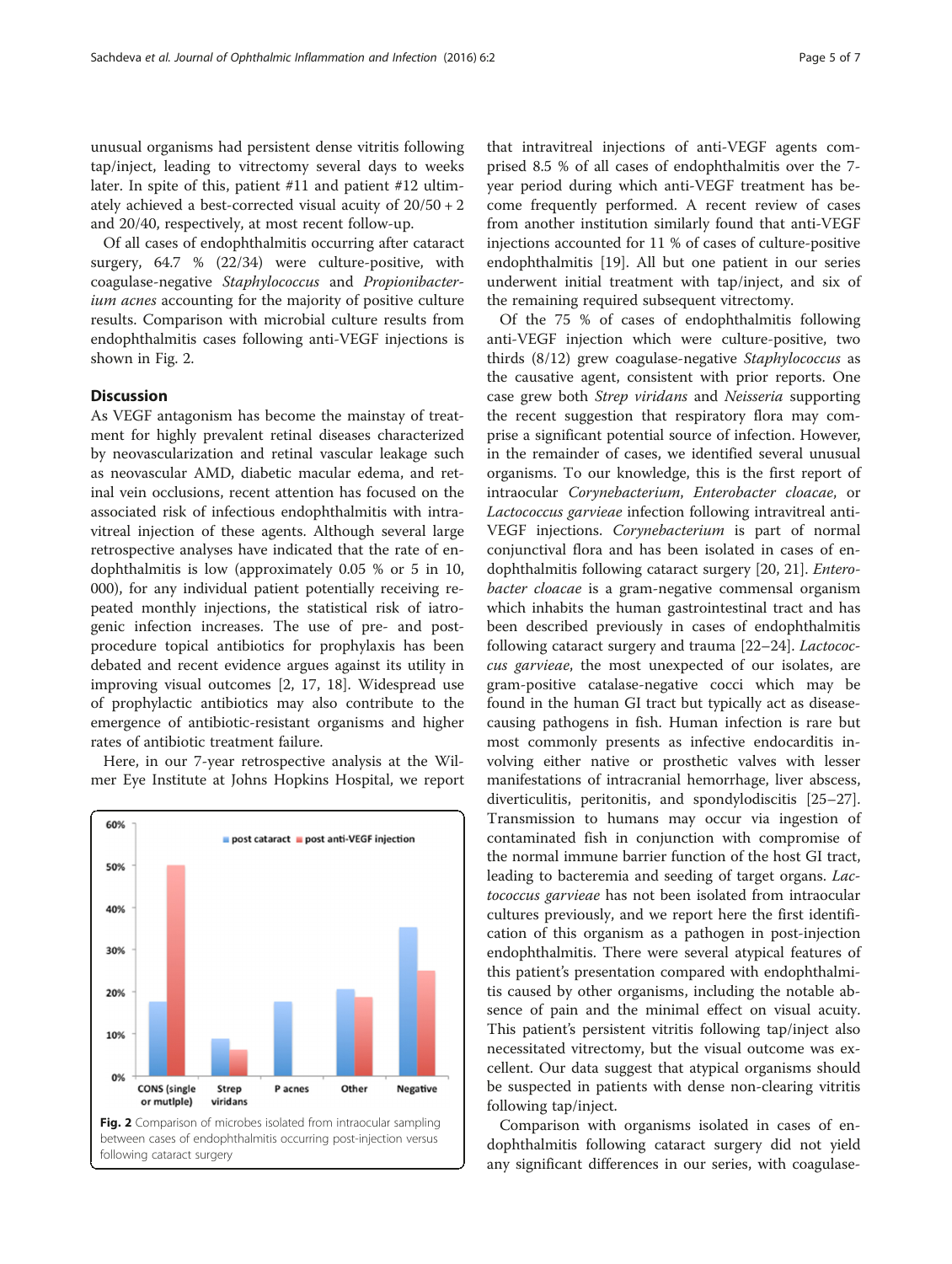<span id="page-5-0"></span>negative Staphylococcus comprising a large proportion in both contexts. Interestingly, we found that P. acnes comprised a large percentage of post-cataract endophthalmitis; this may be due to the inclusion of all cases of endophthalmitis occurring post-operatively, regardless of chronicity, as well as the tertiary care nature of our institution. Analyses of our endophthalmitis cases also suggest that a variety of pathogens may be the etiologic agents in post-injection endophthalmitis.

We conducted this comparison in an effort to assess the applicability of the EVS to the management of postinjection endophthalmitis. The findings of the EVS may have limited generalizability with regard to infectious endophthalmitis following intravitreal injection for several reasons. First, as has been long appreciated, the techniques of pars plana vitrectomy have improved significantly since the time of publication of the EVS, and clinicians today may be more apt to perform primary vitrectomy in a patient with endophthalmitis given the relative convenience and ease of the procedure with modern techniques. Second, the baseline visual potential of patients with post-VEGF endophthalmitis is often worse than that of those undergoing cataract surgery, for example, patients with subretinal fibrosis from neovascular AMD. We found that initial visual acuity did not predict success of recovery after tap/inject versus vitrectomy and that all patients did well when managed with primary tap/inject, though some required subsequent vitrectomy. Visual outcomes were stable enough that anti-VEGF injections were resumed in 10 of the 16 cases. Others have also suggested that in cases of postinjection endophthalmitis, the outcomes of primary tap/ inject and vitrectomy are similar [[28\]](#page-6-0).

Our study has several limitations. First, these data rely upon retrospective review of billing codes to identify endophthalmitis cases and are dependent upon accuracy and consistency in physician coding. Second, the false negative rate of vitreous aspirate cultures may limit attempts to identify all potential causative microorganisms associated with endophthalmitis. Finally, our study was not designed to directly compare outcomes of post-injection endophthalmitis patients treated with vitrectomy versus those treated with primary tap/inject—a large-scale prospective randomized trial would be needed to address this. However, the overall incidence of endophthalmitis following anti-VEGF injection is fortunately very low and such a prospective randomized clinical trial would likely not be feasible.

## Conclusions

Endophthalmitis following intravitreal injection of anti-VEGF agents represents an uncommon but serious complication of a procedure that has become routine in retinal practice. In the absence of current evidence-based guidelines, additional data regarding causative microorganisms and clinical course may help inform management. Moreover, the emergence of more atypical pathogens has been suggested in the literature. Overall, our data suggest that post-injection endophthalmitis can be managed successfully with initial vitreous tap and injection of intravitreal antibiotics. Anti-VEGF therapy can be successfully resumed following endophthalmitis treatment. Unusual organisms should be suspected in cases of persistent vitritis following treatment, and these cases may require vitrectomy.

#### Competing interests

The authors declare that they have no competing interests.

#### Authors' contributions

MMS participated in the conception of the study aims and design, data collection and analysis, and manuscript preparation and revision. AM participated in the conception of the study aims/design and data collection. HAL participated in the conception of the study aims/design and data collection. AWS participated in the conception of the study aims/design and manuscript revision. All authors read and approved the final manuscript.

#### Acknowledgements

We thank the Faculty of the Retina Division at the Wilmer Eye Institute, Johns Hopkins University School of Medicine, Baltimore, MD. We also acknowledge Mr. Joe Kernan for the assistance with the acquisition of billing records. This work was supported in part by a fellowship from the Heed Foundation (to MMS).

#### Author details

<sup>1</sup>The Wilmer Eye Institute, Johns Hopkins Hospital, 1800 Orleans Street Baltimore, MD, USA. <sup>2</sup>UC Davis Eye Center, Sacramento, CA, USA. <sup>3</sup>Elman Retina Group, 9114 Philadelphia Road, Suite 310, Baltimore, MD, USA.

### Received: 25 April 2015 Accepted: 7 December 2015 Published online: 12 January 2016

#### References

- 1. Englander M, Chen TC, Paschalis EI et al (2013) Intravitreal injections at the Massachusetts Eye and Ear Infirmary: analysis of treatment indications and postinjection endophthalmitis rates. Br J Ophthalmol 97(4):460–465
- 2. Storey P, Dollin M, Pitcher J et al (2014) The role of topical antibiotic prophylaxis to prevent endophthalmitis after intravitreal injection. Ophthalmology 121:283–289
- 3. Fileta JB, Scott IU, Flynn HW Jr (2014) Meta-analysis of infectious endophthalmitis after intravitreal injection of anti-vascular endothelial growth factor agents. Ophthalmic Surg Lasers Imaging Retina 45(2):143–149
- 4. McCannel CA (2011) Meta-analysis of endophthalmitis after intravitreal injection of anti-vascular endothelial growth factor agents: causative organisms and possible prevention strategies. Retina 31(4):654–661
- Dossarps D, Bron AM, Koehrer P et al (2015) Endophthalmitis after intravitreal injections: incidence, presentations, management, and visual outcome. Am J Ophthalmol 160(1):17–25
- 6. Shah CP, Garg SJ, Vander JF et al (2011) Outcomes and risk factors associated with endophthalmitis after intravitreal injection of anti-vascular endothelial growth factor agents. Ophthalmology 118(10):2028–2034
- 7. Moshfeghi AA, Rosenfeld PJ, Flynn HW Jr et al (2011) Endophthalmitis after intravitreal vascular endothelial growth factor antagonists: a six-year experience at a university referral center. Retina 31(4):662–668
- 8. Chen E, Lin MY, Cox J et al (2011) Endophthalmitis after intravitreal injection: the importance of viridans streptococci. Retina 31(8):1525–1533
- 9. Damasceno NP, Horowitz SA, Damasceno EF (2015) Leuconostoc as a cause of endophthalmitis post-intravitreal injection of ranibizumab. Ocul Immunol Inflamm 21:1–2
- 10. Saffra N, Moriarty E. (2014) Burkholderia cepacia endophthalmitis, in a penicillin allergic patient, following a ranibizumab injection. BMJ Case Rep. doi[:10.1136/bcr-2013-202075](http://dx.doi.org/10.1136/bcr-2013-202075)